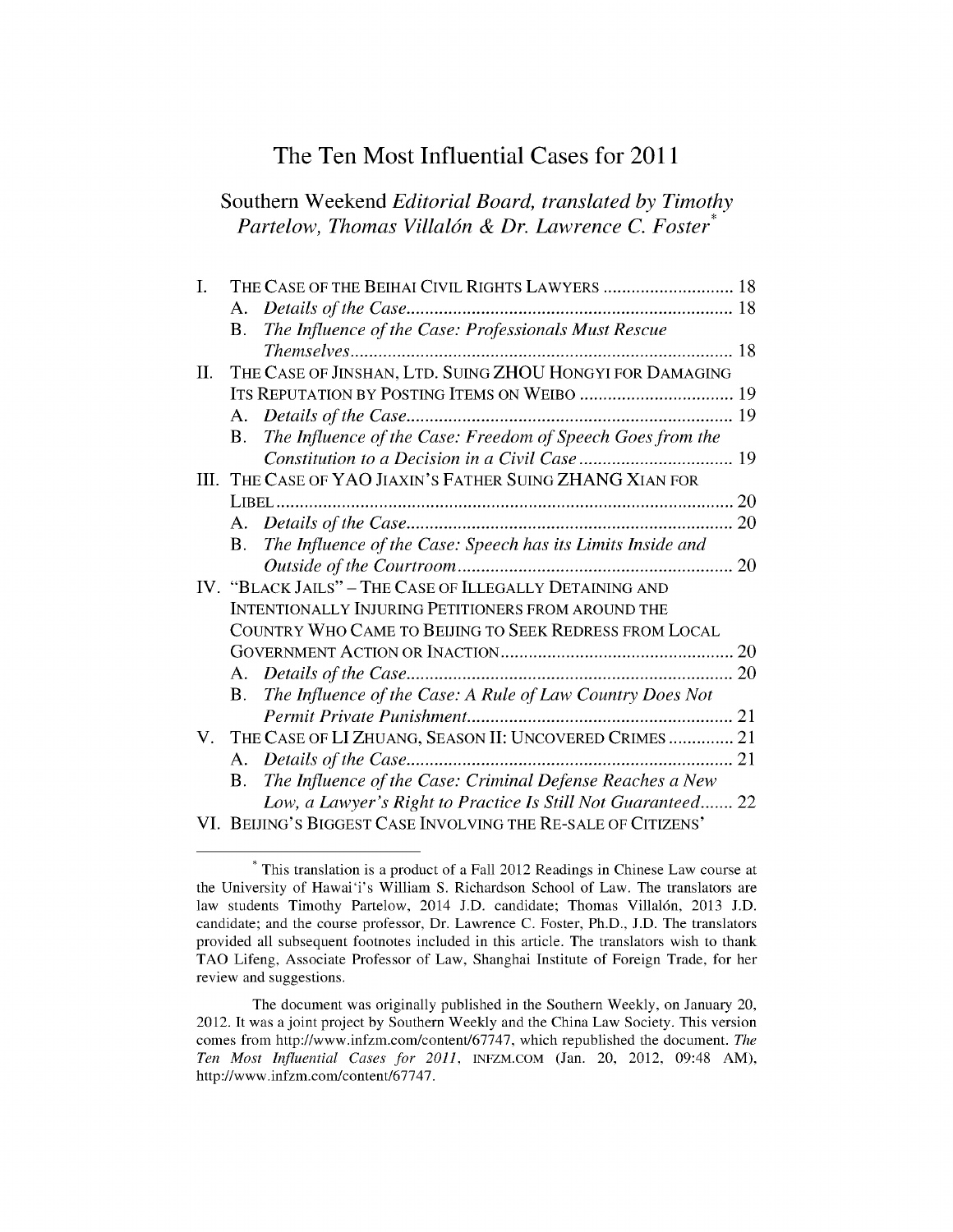|    |           |                                                                | 23 |
|----|-----------|----------------------------------------------------------------|----|
|    | A.        |                                                                | 23 |
|    | В.        | The Influence of the Case: The Relevant Institutions Must      |    |
|    |           | Bear the Responsibility to Protect Citizens' Personal          |    |
|    |           |                                                                | 23 |
|    |           | VII. Criminalization of Owing Back Wages to Migrant Workers 23 |    |
|    |           |                                                                | 23 |
|    | B.        | The Influence of the Case: Is this Criminalization Good? We    |    |
|    |           | Must Beware of the Side Effects of this "Strong Medicine"  24  |    |
|    |           |                                                                |    |
|    |           |                                                                | 24 |
|    | <b>B.</b> | The Influence of the Case: Death Penalty Reform Cannot Be      |    |
|    |           |                                                                | 24 |
|    |           | IX. THE CASE OF CONOCOPHILLIPS' OIL SPILL IN CHINA             | 25 |
|    |           |                                                                | 25 |
|    | В.        | The Influence of the Case: Environmental Protection's          |    |
|    |           |                                                                | 25 |
| X. |           | THE CASE OF THE ARREST OF THE NEGLIGENT DRIVER FOR             |    |
|    |           |                                                                | 26 |
|    |           |                                                                | 26 |
|    |           | B. The Influence of the Case: What Can the Law Do for          |    |
|    |           |                                                                | 26 |

#### I. THE CASE OF THE BEIHAI CIVIL RIGHTS LAWYERS

#### A. *Details of the Case*

YANG Zaixin and three other lawyers represented four defendants charged in a 2009 homicide case in Beihai City, Guangxi Province. When these lawyers questioned the prosecutors about the allegations against their clients, the lawyers were accused of falsifying evidence and were "totally annihilated." Lawyers from all around the country formed the Beihai Lawyers Group to offer legal assistance to the lawyers. However, when they were subjected to organized attacks, the All China Lawyers Association spoke out, strongly requesting the local judicial organs to protect a lawyer's right to practice their profession. As of the time of writing, this case is unresolved.

# B. *The Influence of the Case: Professionals Must Rescue Themselves*

It was unique for lawyers to come to the rescue of other lawyers on their own initiative, and it momentarily livened up Beihai. Such collective actions by lawyers groups then also appeared in other places such as Changshu, Chengdu, and Guiyang. As one of Shakespeare's characters once said, "kill all the lawyers." But, most probably, this case really shows the lovable side of lawyers: they put themselves in harm's way to take on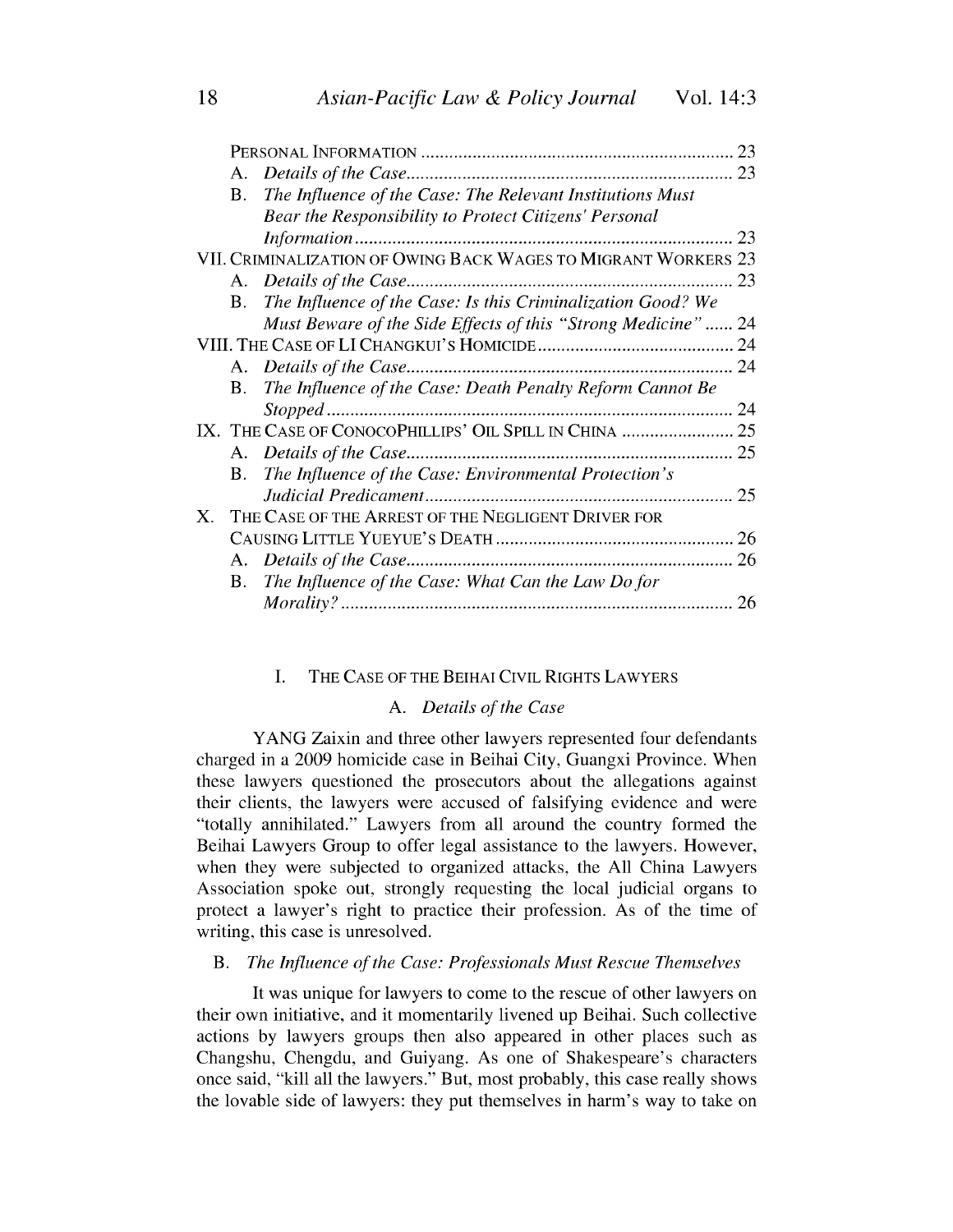the work of protecting the civil rights of others. After the Beihai case, if cases where lawyers are suspected of violating the elements of Article 306 of the Criminal Law<sup>1</sup> should be tried in other places, it is quite probable that people will still need lawyers.

# **II.** THE CASE OF JINSHAN, LTD. SUING ZHOU HONGYI FOR DAMAGING ITS REPUTATION BY POSTING ITEMS ON WEIBO<sup>2</sup>

### A. *Details of the Case*

ZHOU Hongyi, the head of 360 [a large internet company], posted a series of dozens of posts on Weibo [China's version of Twitter] directed at linshan [another internet company]. linshan then sued ZHOU Hongyi alleging "the defendant seriously injured plaintiff's brand and commercial reputation" and asking the court to order ZHOU Hongyi to retract the relevant Weibo posts. The court of first instance supported part of plaintiff's claims, ordering ZHOU to delete twenty of the Weibo posts, make a public apology, and pay RMB 80,000 [roughly USD 12,700] in damages. However, the court also pointed out that speech on the internet had "immunity."

The court of second instance ruled that ZHOU Hongyi only needed to delete two of the posts, saying that the other posts did not rise to the level of infringing on plaintiff's reputation. The court also only assessed RMB 50,000 [roughly USD 7,900] in damages. The decision said "[p]ersonal Weibo accounts are a space for individuals to speak freely .... They are a platform to realize the freedom of speech protected by our country's Constitution." At the same time, "[c]ontent which involves criticism also leads to the positive function of public supervision [of government]." The judge in the court of second instance said the decision in this case "is aimed at establishing rules to protect the people's right to freedom of speech."

# B. *The Influence of the Case: Freedom of Speech Goes from the Constitution to a Decision in a Civil Case*

The three words "freedom of speech" are as heavy as one thousand kilos. In a case involving infringing on another's reputation, even if the results of the two decisions are different, the judges in the two Beijing courts treasured freedom of speech so much and also raised freedom of speech from the level of the civil law to the level of the Constitution. This makes one joyful and relieved. Once Weibo becomes the most popular speech medium in the world and across China, protecting Weibo will be the means to protect the freedom of speech protected under the

 $1$  Translators' Note: Article 306 criminalizes such acts as perjury and falsifying evidence.

 $2$  Translators' Note: Weibo is often referred to as China's version of Twitter.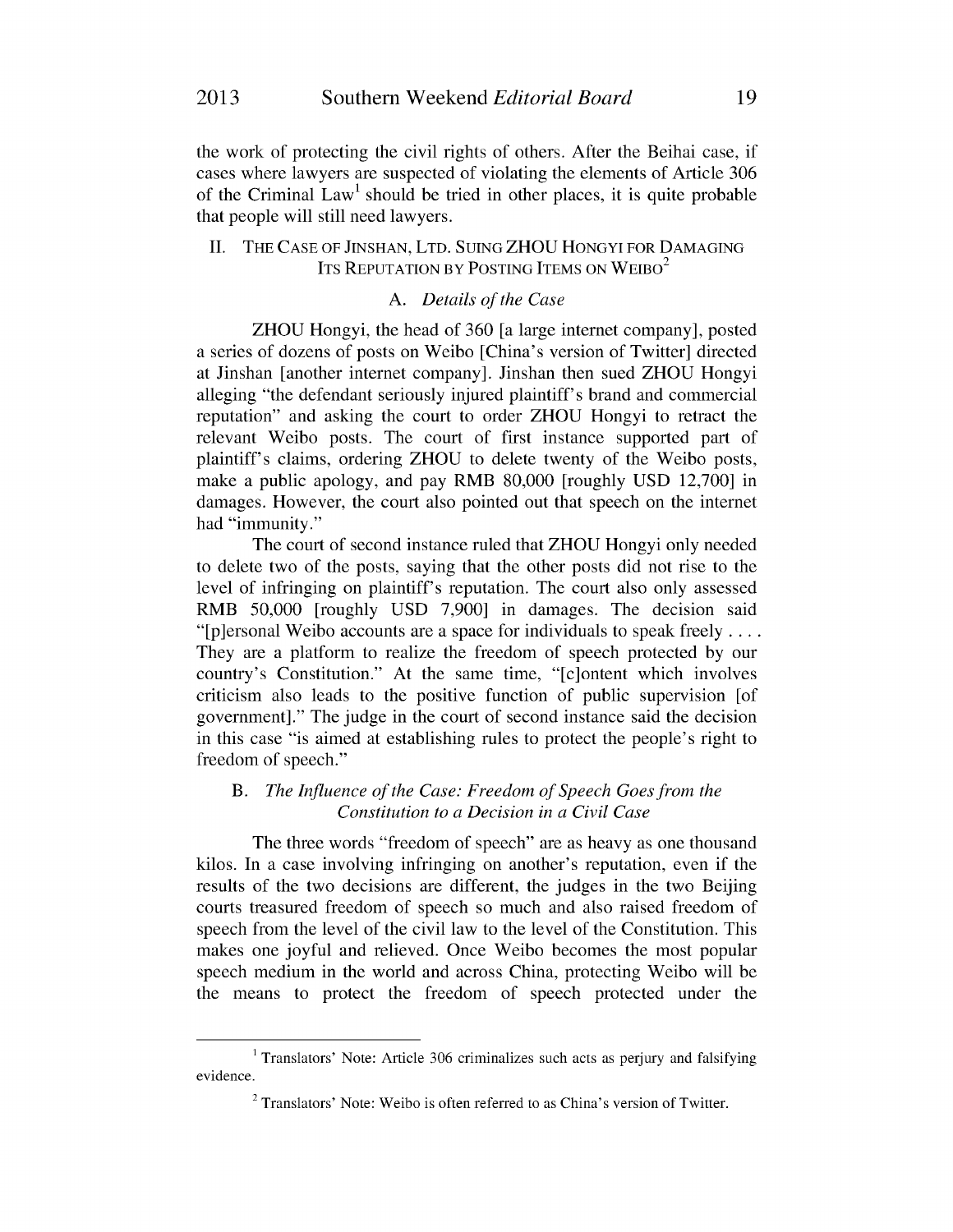Constitution and to expand Weibo as the space where people may speak freely.

#### III. THE CASE OF YAO JIAXIN'S FATHER SUING ZHANG XIAN FOR LIBEL

# A. *Details of the Case*

YAO Jiaxin, a third-year student at the Xi'an School of Music, ran over a woman with his car and then repeatedly stabbed her to death. The lawyer representing the victim, ZHANG Xian, continuously posted on Weibo about the progress of YAO's trial and various kinds of other information he had about YAO. The internet was filled with shouts of "kill the murderer!"

After YAO Jiaxin was executed for the murder, people discovered he was not a "son of a rich family" or "son of a general." That made the public sentiment turn from the turbulent calls on the internet of "down with YAO!" YAO's family finally broke their silence and spoke out.

YAO's father, YAO Qingwei, brought a lawsuit against ZHANG Xian in the Yanta District court in Xian City, claiming his reputation had been violated by ZHANG.

# B. *The Influence of the Case: Speech has its Limits Inside and Outside of the Courtroom*

People who had followed the postings, even including those who waited for the final death penalty verdict, discovered that what this result brought about was mostly a sense of loss and introspection. Y AO Jiaxin seemed to have been killed by speech. As for ZHANG Xian, even though he was righteous at the outset, he was later seen as having been kidnapped by this righteous sentiment, which gradually evolved into a kind of out-ofcontrol righteousness. The lawsuit filed by YAO Jiaxin's father is a civil rights case, which also pushed the broad masses to be more introspective.

IV. "BLACK JAILS"<sup>3</sup>—THE CASE OF ILLEGALLY DETAINING AND INTENTIONALLY INJURING PETITIONERS FROM AROUND THE COUNTRY WHO CAME TO BEIJING TO SEEK REDRESS FROM LOCAL GOVERNMENT ACTION OR INACTION

# A. *Details of the Case*

On August 11, 2011, the Beijing police mobilized scores of officers to shut down a black jail located in Qiligou in Changping District, where they rescued a number of petitioners who had been illegally detained. According to the investigation, this black jail had been set up by former employees of security services companies. They specialized in helping, for a fee, local governments intercept petitioners. One of these petitioners had been beaten to death. This case is already being prosecuted.

<sup>3</sup> Translators' Note: Black jails is a term used in Chinese to describe a wide variety of illegal detention centers.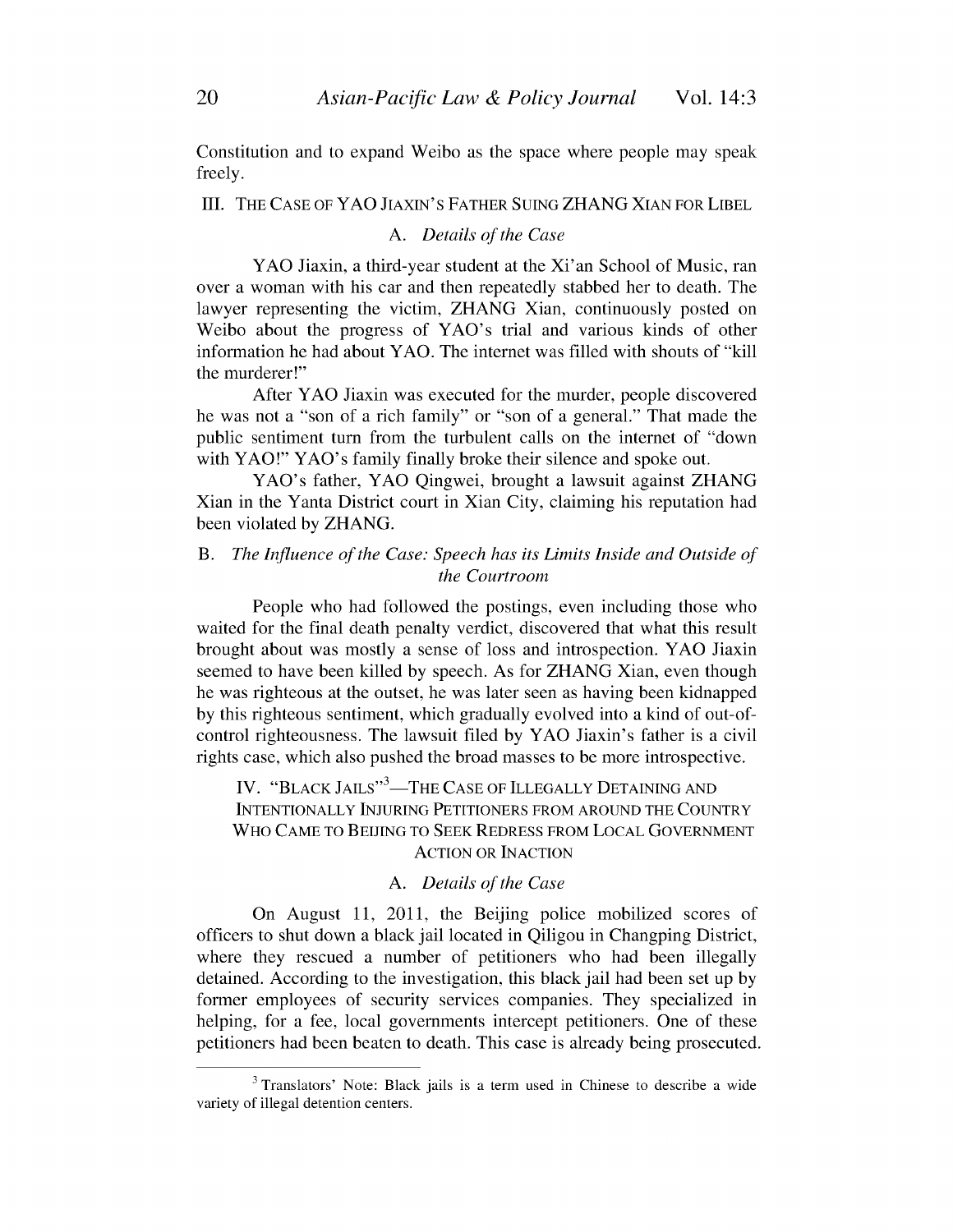The Deputy Chief of the Beijing Municipal Public Security Bureau, ZHANG Bing, publicly announced this case and strictly prohibited public security services companies from participating in detaining people and illegally limiting people's personal freedom. After the 2010 "An Yuan Ding Incident<sup> $,4$ </sup> was exposed, Beijing carried out a campaign to clean up the private security industry.

# B. *The Influence of the Case: A Rule of Law Country Does Not Permit Private Punishment*

The word "black" in black jails means the jail is not a jail in the normal sense. Here, there is no system, no restraints, and no recognition of basic respect for a person. Moreover, "black" refers to those jails' covert and mysterious nature. If you see a big courtyard with the front gate locked, we have no way to deduce whether it is a black jail. Who would still dare set up a black jail disregarding citizens' right to supervise [government] and petition?

#### V. THE CASE OF LIZHUANG, SEASON II: UNCOVERED CRIMES

# A. *Details of the Case*

LI Zhuang, a criminal defense attorney, was found guilty of suborning perjury. When he was close to finishing his sentence and being released from prison, the prosecutors in Chongqing again accused him of suborning testimony to get a client off in a 2008 criminal case in Shanghai. Following the first court session, LI Zhuang presented a recording from 2005, causing the Chongqing prosecutors to withdraw the charges. On June 11, 2011, LI Zhuang was released from prison.<sup>5</sup>

<sup>4</sup> Translators' Note: This case made the top ten cases of 2010. *See* Shirley Lou, Bradley Sova, Thomas Villalón, Brian Mackintosh & Lawrence C. Foster, trans., *Announcing the Ten Most Influential Cases of 2010,* 13 ASIAN-PAC. L. & POL'y J. 16 (2012), *available at* http://blog.hawaii.edu/aplpj/files/2012/05/APLPJ\_13-2\_Foster\_2010.pdf.

The most recent sentencing of people involved in these Black Prisons was announced on February 5, 2013. Wang Heyan, 10 *Punished for Running "Black fails" in Capital,* CAIXIN ONLINE, (Feb. 6, 2013, 18:03), http://english.caixin.com!2013-02- 06/100490352.html. *See also* Chen Baocheng & Wang Heyan, *Court Cases Raise Hopes Gov't Will Clean Up Black fails,* CAIXIN ONLINE (Dec. 14, 2012, 19:30), http://english.caixin.com/2012-12-14/100472895.html.

<sup>&</sup>lt;sup>5</sup> Translators' Note: LI Zhuang, a famous criminal defense lawyer from Beijing, represented one of the many businessmen who were arrested in Chongqing during a major crackdown on organized crime in that city. In the course of that trial, LI Zhuang's client alleged that LI Zhuang had told him to provide false testimony. LI was arrested and then sentenced to prison for suborning perjury. After LI Zhuang's release, the businessman who told the court that LI Zhuang had told him to lie in court, later recanted his testimony, saying that the Chongqing police had tortured him until he agreed to falsely testify against LI Zhuang.

The charismatic mayor of Chongqing who led the campaign, BO Xilai, was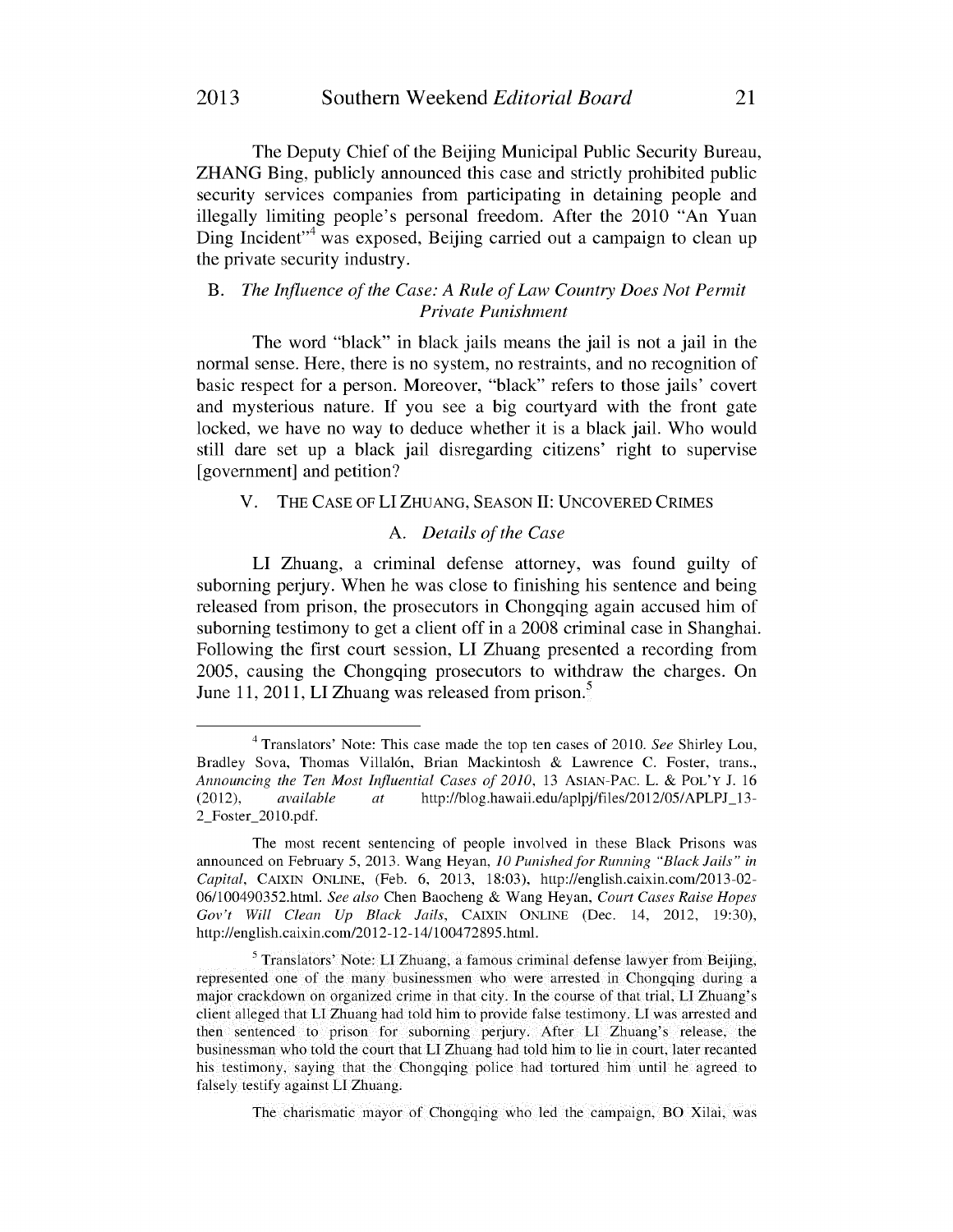### B. *The Influence of the Case: Criminal Defense Reaches a New Low, a Lawyer's Right to Practice Is Still Not Guaranteed*

The sequel is even more amazing than the original. After the Chongqing judiciary pursued the matter of previously-jailed lawyer, LI Zhuang's "uncovered crimes," the controversy was not only about jurisdiction [how could a court in Chongqing exercise jurisdiction over an alleged criminal matter that took place in another jurisdiction], but more about people's dissatisfaction with the provisions restricting lawyers and behavior by the police, prosecutors, and the courts. When the prosecution's evidence was found to be contradictory, they took the initiative to withdraw the charges, exhibiting a respect for the law. This is progress. Following this case, in the 2011 draft amendments to the Criminal Procedure Law, the provisions concerning the guarantee of professional rights of lawyers was a core issue. There is hope that this draft will be submitted to the national meetings of the National People's Congress and Chinese People's Political Consultative Conference in 2012, but it still needs to be actively promoted.<sup>6</sup>

arrested in 2012, along with his wife, for a number of crimes, including murder. One of the many accusations against BO Xilai was that he used the anti-crime campaign to bolster his own fast-rising political career. It was generally believed that many of the actions taken by the police and prosecutors during that campaign were blatant violations of Chinese law. BO Xilai's subsequent, very public fall from grace made the headlines in China and the West throughout much of 2012. The story was considered by most to be the most significant political story of the year, if not the decade. BO is expected to go on trial in spring 2013 for a host of serious crimes. In August 2012, his wife was given a life sentence for her confessed murder (by poison) of a foreign business partner.

 $6$  The amended Criminal Procedure Law was enacted March 14, 2012, and its effective date was January 1, 2013. The amendments generated a good deal of commentary in China and in the west. *See, e.g., China's New Criminal Procedure Law: "Disappearance Clauses" Revisited,* HUM. RTS. J. (Mar. 19, 2012), http://www.duihuahrjournal.org/2012/03/chinas-new-criminal-procedure-law.html; Stanley Lubman, *China's Criminal Procedure Law: Good, Bad and Ugly,* WALL ST. J., Mar. 27, 2012, http://blogs.wsj.com/chinarealtime/2012/03/21/chinas-criminalprocedure-law-good-bad-and-ugly/; Elaine Duan, *Highlights of Criminal Procedure Law Revision,* CHINA.ORG.CN (Mar. 12, 2012), http://www.china.org.cn/china/NPC\_CPPCC\_2012/2012-03/12/content\_24876541.htm.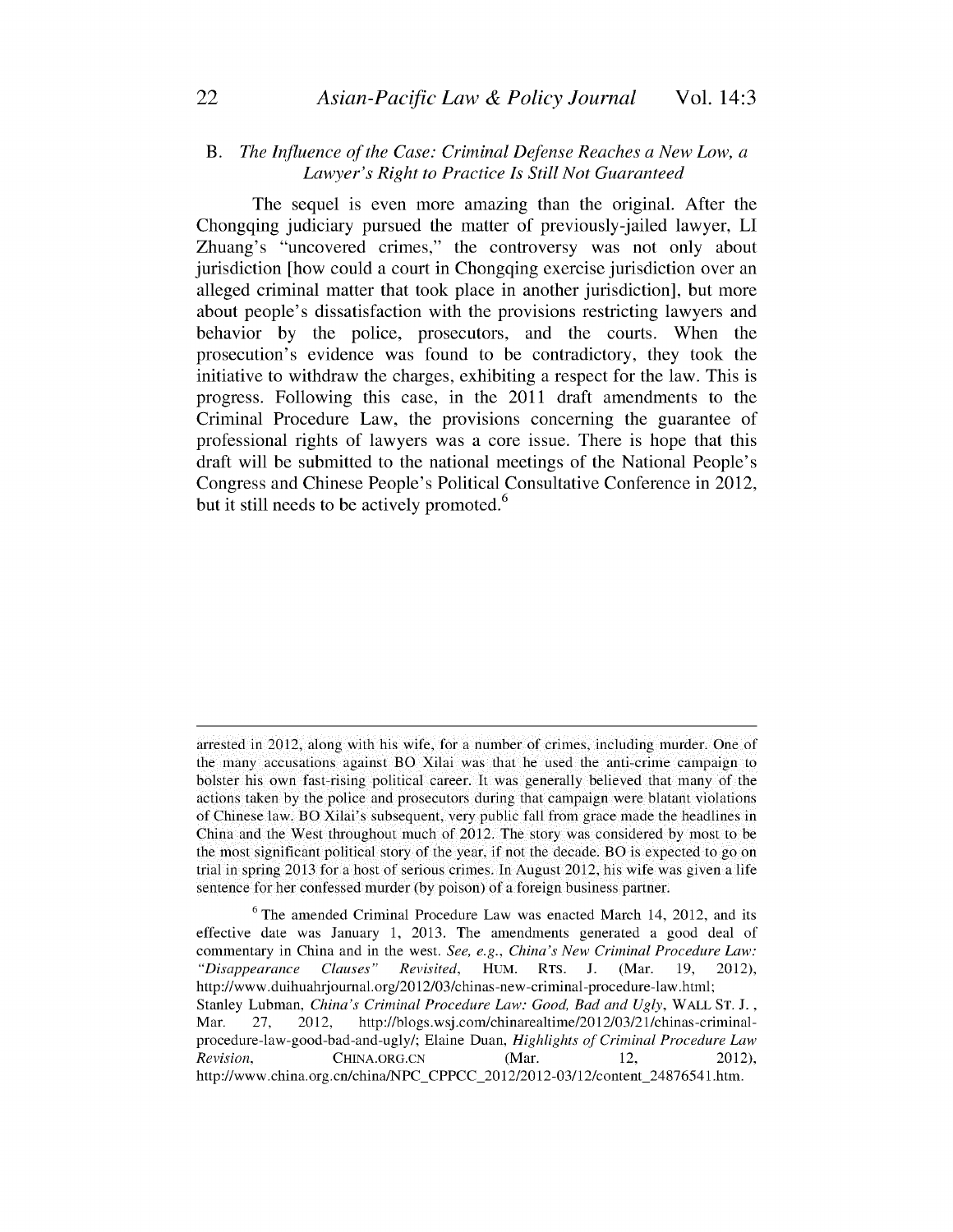# VI. BEIJING'S BIGGEST CASE INVOLVING THE RE-SALE OF CITIZENS' PERSONAL INFORMATION<sup>7</sup>

#### A. *Details of the Case*

As many as twenty-three people were involved in this case. Seven of them, including FAN Huangwei, were staff from the country's top three domestic telecom operators: China Mobile, China Unicom, and China Telecom. They were found guilty of illegally selling citizens' personal information. Also, fourteen merchants were found guilty of illegally obtaining citizens' information.

# B. *The Influence of the Case: The Relevant Institutions Must Bear the Responsibility to Protect Citizens' Personal Information*

Illegally providing, accessing, and selling communication information, candidates' information, patients' information, and other citizens' personal information has created an "emerging industry." Several of the perpetrators in this case came from China Mobile, China Unicom, and China Telecom. We must question how much of their budgets and sincere efforts should these large, lucrative, monopolistic, state-owned enterprises use to protect the security of consumers' personal information. Further, we would even more like to see a clear program—how can we control the institutions that hold massive amounts of citizens' information (such as banks, insurance companies, telecommunication companies, and large online portals); how can we supervise and urge them to protect citizens' information; and how can we make them liable for damages?

#### VII. CRIMINALIZATION OF OWING BACK WAGES TO MIGRANT WORKERS

#### A. *Details of the Case*

Mr. YANG Mou, a person in charge of a construction project in Huizhou City, Guangdong Province, absconded after being delinquent in paying the wages of twenty-five workers. The unpaid wages totaled RMB 10 million [roughly USD 1.6 million]. After the police arrested and brought him back, in accordance with the Amended Criminal Law (No.  $8$ <sup>8</sup>,<sup>8</sup> the court sentenced YANG Mou to ten months in prison and fined him

 $7$  Translators' Note: In February 2013, new regulations were issued to protect personal information. *See generally, New Guideline on Personal Information Protection Becomes Effective,* SQUIRE SANDERS, (Feb. 2013), http://www.squiresanders.com/newguideline-on -personal-information-protection -becomes-

effective/?utm\_source=SilverpopMailing&utm\_medium=email&utm\_campaign=Publicat ion%20-

<sup>%20</sup>New%20Guideline%20on%20Personal%20Information%20Protection%20Becomes %20Effective%20(1)&spMailingID=41010603&spUserID=MTQ2NTQ4NDgyMzgS1&s pJobID=178l27756&spReportId=MTc4MTI3NzU2S0.

<sup>8</sup> This particular crime was added to Article 276 of the Criminal Law by the State Council on February 25, 2011 when it promulgated the Eighth Amended Criminal Law.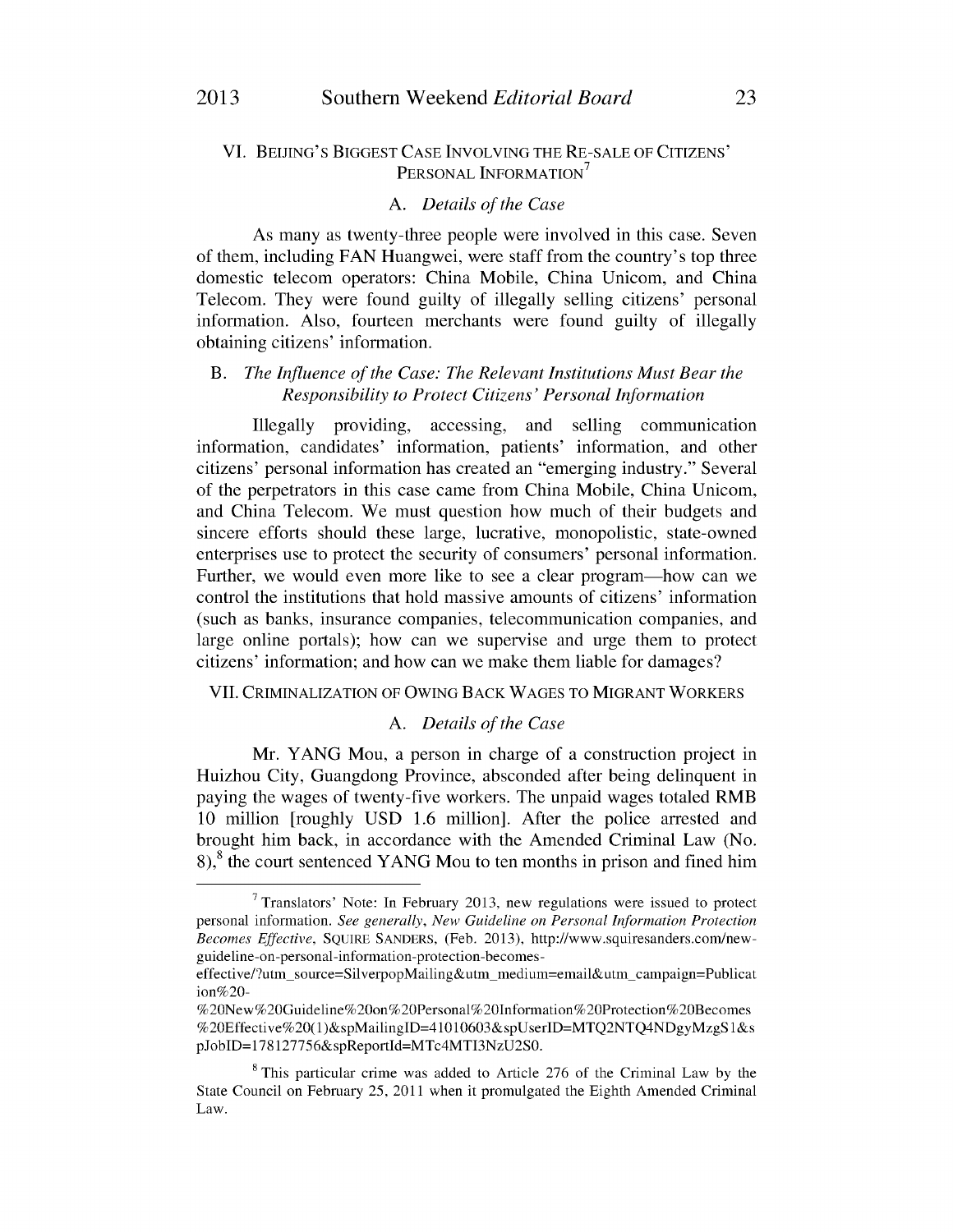RMB 20,000 [roughly USD 3,000] for the crime of refusing to pay wages. This was the first criminal case of its kind in Guangdong and likely the first in the country.

# B. *The Influence of the Case: Is this Criminalization Good? We Must Beware of the Side Effects of this "Strong Medicine"*

To a high degree, the rights of migrant workers have been repeatedly infringed. Migrant worker protection is poor, but because of the high cost of judicial enforcement, the effect of the practice of "criminalization" is not optimal. The role of the agencies in charge of supervision and mediation [of labor issues] should be emphasized. Additionally, we need to consider whether the criminalization of civil issues is reasonable. Is it that we have already exhausted all societal and civil means, and yet we have still not solved the problem, or have we not yet tested a possibly more effective method? For example, allowing migrant laborer groups to become advocacy groups.

# VIII. THE CASE OF LI CHANGKUI'S HOMICIDE

# A. *Details of the Case*

Yunnan farmer, LI Changkui, who raped and murdered a girl from his village and killed her three-year old brother, was sentenced to death at his first trial. Because he had turned himself in, the Yunnan Provincial Supreme Court commuted his death sentence to death with a two-year suspension of sentence, which led to heated debates: after YAO Jiaxin's murder, why should LI Changkui live? The victims' family vigorously appealed, and the Yunnan Provincial Supreme Court reheard the case. After hearing the case, the Court held that the facts behind the verdict from the first appeal were clear, the evidence was accurate and sufficient, the conviction was accurate, and the proceedings were legal; however, the sentencing was improper, and they should reinstate the trial court's death penalty. LI Changkui was eventually executed in accordance with the law.

### B. *The Influence of the Case: Death Penalty Reform Cannot Be Stopped*

After the first trial, the Yunnan Provincial Supreme Court appealed to the community to be more "reasonable," stating, "we absolutely cannot use public fervor as the reason to sentence a man to death." But, this "precedent" did not hold up, but rather plunged the issue into a maelstrom of public opinion. Being forced to once again amend a sentence, without any new facts or evidence, leads to doubts that can erode judicial credibility. As a country that enacts law [as opposed to a common law country which uses case precedent], where enacted law has not yet abolished the death penalty, creating a "precedential" case is, of course, inappropriate. But, how can we use a court decision to promote death penalty reform when what we need the most is higher levels of systemic design change? Some scholarly studies show that, after the LI Changkui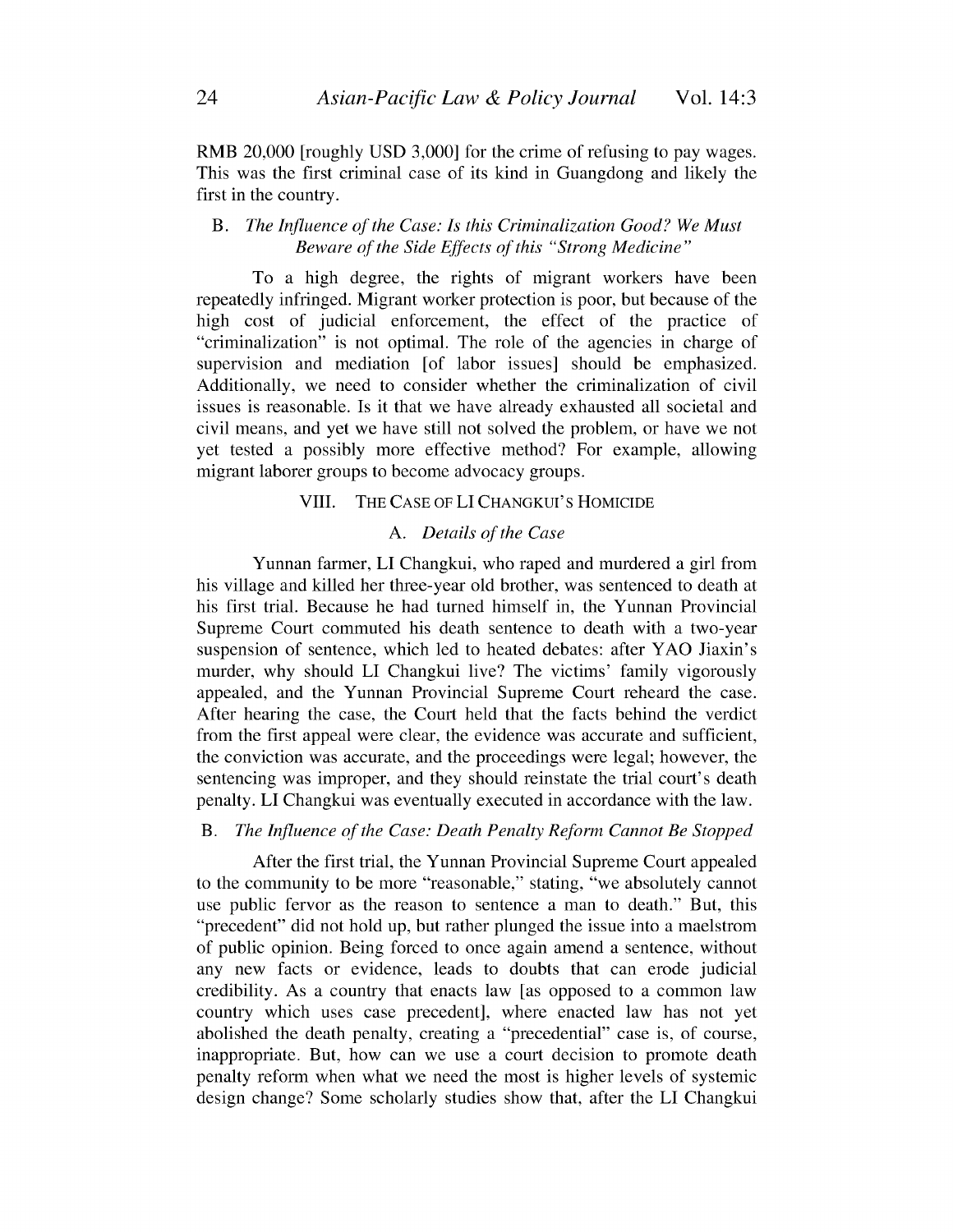case, the number of death penalty decisions clearly increased. Obviously, courts were unwilling to put themselves in the situation of being a target of public criticism like the Yunnan Provincial Supreme Court. Therefore the courts chose to deviate from the principle of "reduce and carefully examine death penalties."

#### IX. THE CASE OF CONOCOPHILLIPS' OIL SPILL IN CHINA

#### A. *Details of the Case*

Due to operational errors by ConocoPhillips China Co. Ltd., an oil spill at a ConocoPhillips drilling platform in the Bohai Sea not only created a great danger for China's marine ecosystem, but also to the fishermen and aquaculturists in the Bohai Sea area by causing enormous economic losses. China's State Oceanic Administration, the agency with the legal right to bring suit, delayed in bringing a lawsuit for damages caused by the pollution to the environment as a result of ConocoPhillips' actions. The lawsuits brought by the fishermen and aquaculturists were not accepted for filing by the courts. $\frac{9}{5}$  This continued until December 30, 2011, when, following a slow process of internal coordination and maneuvering, the Tianjin Court of Admiralty accepted twenty-nine claims for compensation brought by the aquaculturalists.

# B. *The Influence of the Case: Environmental Protection's Judicial Predicament*

This case reflects the judiciary's "dilemma" in dealing with environmental protection. On the one hand, environmental pollution easily causes large-scale violations, with many plaintiffs with differing interests. Moreover, if handled improperly, these cases could create a great deal of pressure on social stability. On the other hand, the polluting party is frequently the target of government efforts to attract business investment because they are guarantors of economic development.

In considering how to adjust and coordinate the relationship between the two, one must invest a great deal of time and energy in balancing these issues. The People's Courts don't have enough judicial authority to independently resolve these disputes, and also lack the technical means to resolve these particular types of cases. It appears that all the courts can do is to hold out until they receive instructions from

<sup>&</sup>lt;sup>9</sup> Translators' Note: In China, a lawsuit must first be "accepted" by the court before it can be filed, thus a common way for the courts to avoid unwanted litigation is to refuse to accept a lawsuit. Minshi Susong Fa, art. 108 (民事诉讼法) [Civil Procedure Law] (promulgated by Order No. 44 of the President of the People's Republic of China, April 9, 1991, effective April 9, 1991) *translated in Civil Procedure Law of the People's Republic of China,* THE SUPREME PEOPLE'S COURT OF THE PEOPLE'S REPUBLIC OF CHINA (June 3, 2003, 02:55 PM), http://en.chinacourt.org/public/detail.php?id=2694.